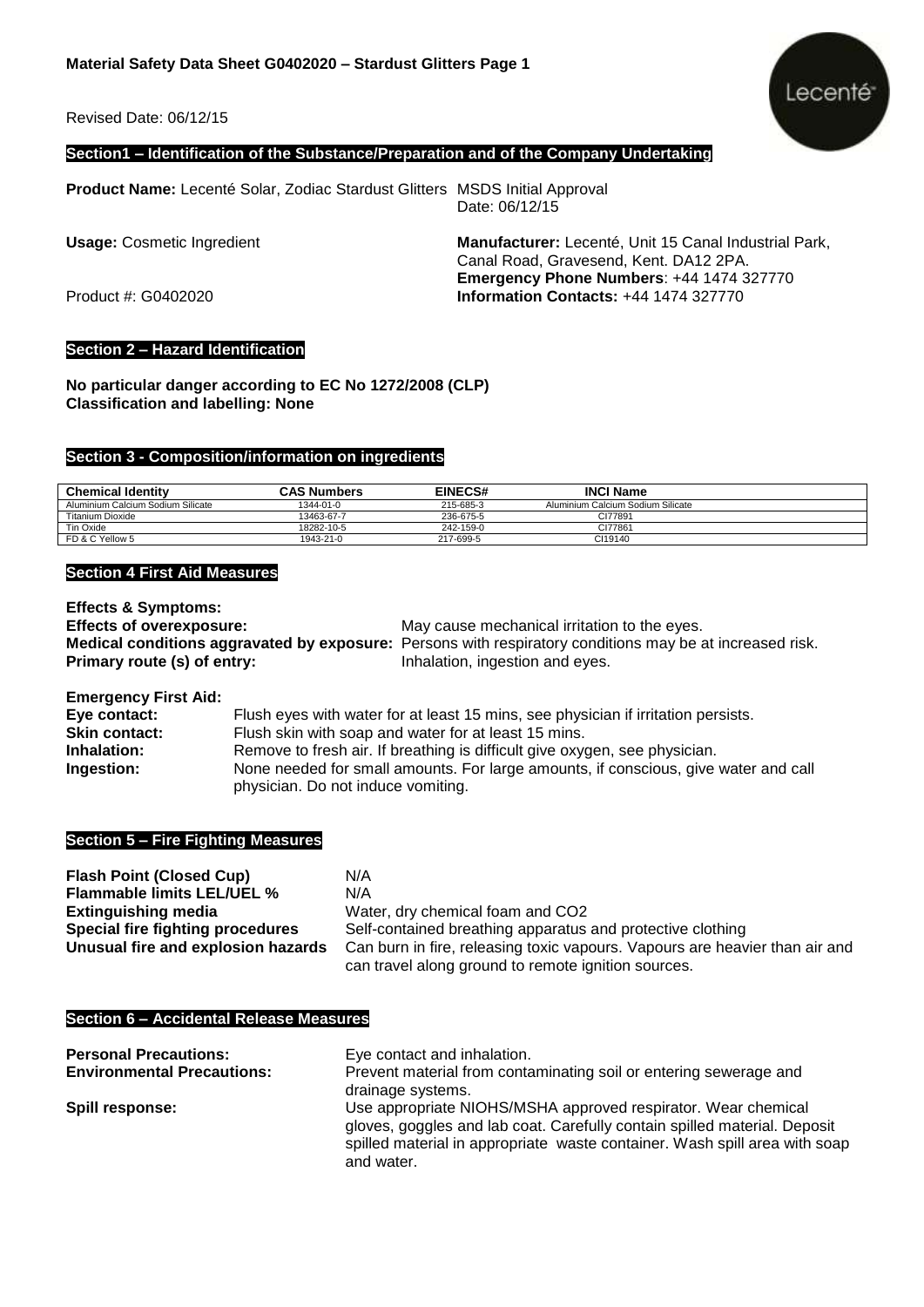Revised Date: 06/12/15

### **Section 7 – Handling & Storage**

Lecenté

**Handling:** Use with adequate ventilation. Avoid contact with eyes. Wash thoroughly after handling and before mealtimes. Follow all MSDS and label precautions even after container is emptied since it may contain residual material.

**Storage:** Store containers closed in ambient location.

## **Section 8 – Exposure Controls/Personal Protective Equipment**

**Personal protection:** 

| <b>Eye Protection:</b>         | Safety glasses with side shields or goggles                           |
|--------------------------------|-----------------------------------------------------------------------|
| <b>Skin Protection:</b>        | Rubber gloves, wash at meals and end of shifts                        |
| <b>Respiratory Protection:</b> | Use NIOSH/MSHA approved air-purifying respirator as needed to control |
|                                | exposure.                                                             |
| <b>Ventilation:</b>            | Provide adequate general mechanical exhaust.                          |

# **Section 9 – Physical & Chemical Properties**

| Boiling point (°C):                    | N/A          | Percent Volatile By Vol. (%):     | N/A                      |
|----------------------------------------|--------------|-----------------------------------|--------------------------|
| <b>Freezing Point (°C):</b>            | N/A          | <b>Vapour Density (Air=1):</b>    | N/A                      |
| Melting point $(^{\circ}C)$ :          | >600         | <b>Evaporation Rate (Buac=1):</b> | N/A                      |
| <b>PH Value:</b>                       | $7.0 - 11.0$ | <b>Solubility In Water:</b>       | Insoluble                |
| <b>Bulk Density (g/cm3): 0.35-0.45</b> |              | <b>Appearance &amp; Odour:</b>    | Yellow/orange, Odourless |
| Density (g/ml):                        | $2.5 - 3.0$  |                                   |                          |

#### **Section 10 – Stability and Reactivity**

**Stable:** Yes **Hazardous Polymerization:** Will not occur<br> **Conditions To Avoid:** Open flames **Conditions To and sparks, extreme heat, oxidizing materials Incompatibility: Incompatibility:** Oxidizing materials and strong caustic materials can cause a reaction. **Hazardous Decomposition Products:** Incomplete combustion can form CO,CO2,and dense smoke

## **Section 11 – Toxicological Information**

#### **Further toxicological information -**

Since the substance is poorly absorbed, no hazardous properties are to be anticipated. Inhalation of the dusts should be avoided as inert dust may impair respiratory organ functions.

## **Section 12 – Ecological Information**

This product has not been evaluated for its exotoxicity. However, the biodegradation of this product under aerobic conditions is expected to be very poor and there is no evidence to suggest they create ecological problems when released into the environment. Since this product is insoluble, it is believed to have minimal bioaccumulation and bioavailability characteristics.

#### **Section 13 – Disposable Considerations**

**Method of Disposal:** Dispose of in accordance with all applicable federal, state and local regulations. Material may be sent to an approved landfill or licensed treatment, storage and disposal facility.